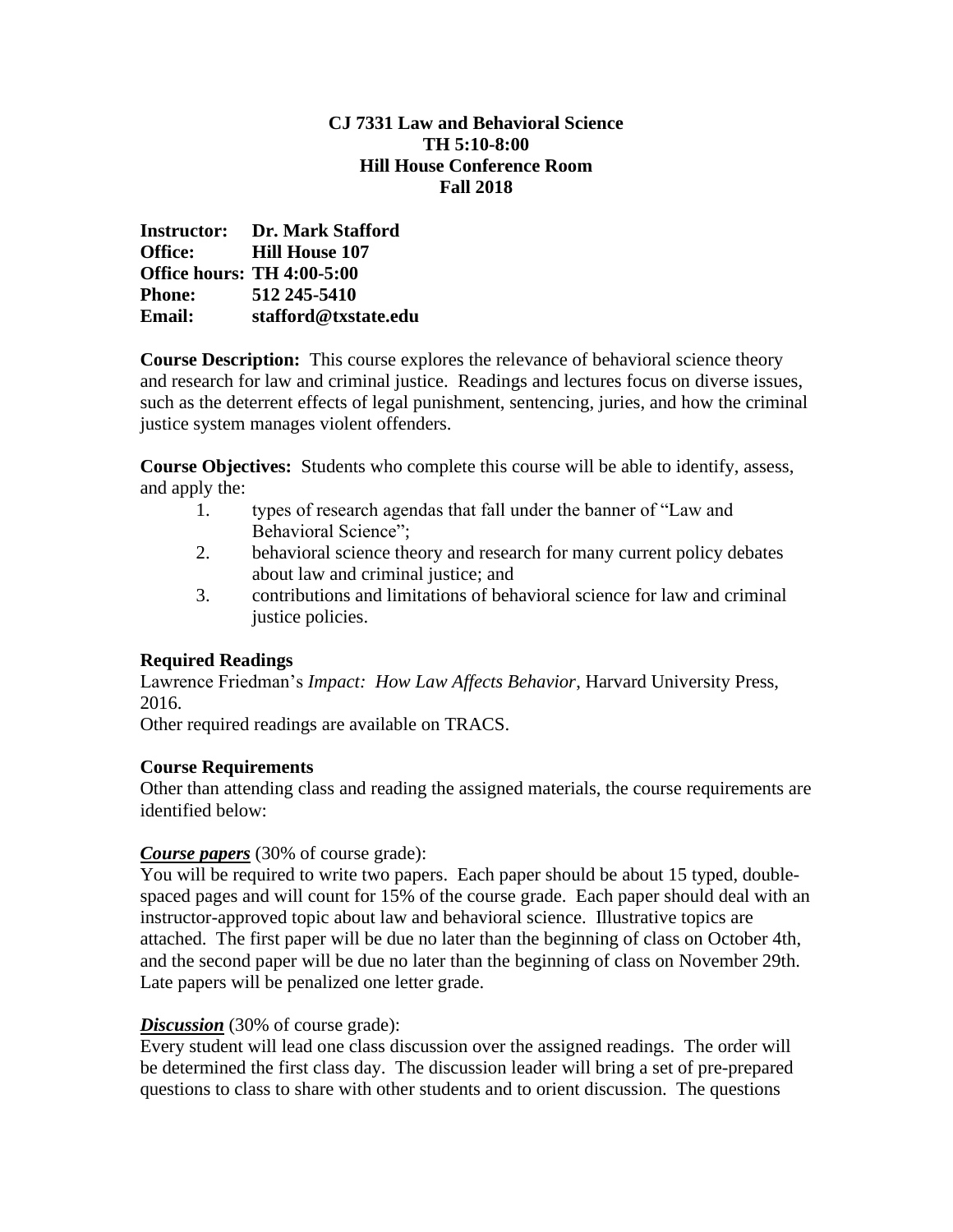should not focus narrowly on details in the assigned readings, but instead should be broad-based and provocative.

#### **Exam** (30% of course grade):

There will be a take-home, comprehensive examination that will consist of essay questions requiring a thorough understanding of the readings and lecture materials. It will count for 30% of the course grade. The examination will be distributed in class on November 29th, and it will be due by 5:00 p.m. on December 6th.

*Participation* (10% of course grade)

### **Policies**

### *Students with a Disability*

If you are a student with a disability who will require an accommodation(s) to participate in this course, please contact me as soon as possible. You will be asked to provide documentation from the Office of Disability Services. Failure to contact me in a timely manner may delay your accommodations. More information can be found here: [http://www.ods.txstate.edu.](http://www.ods.txstate.edu/)

#### *Texas State University-San Marcos Honor Code*

As members of a community dedicated to learning, inquiry, and creation, the students, faculty, and administration of our University live by the principles in this Honor Code. These principles require all members of this community to be conscientious, respectful, and honest.

WE ARE CONSCIENTIOUS. We complete our work on time and make every effort to do it right. We come to class and meetings prepared and are willing to demonstrate it. We hold ourselves to doing what is required, embrace rigor, and shun mediocrity, special requests, and excuses.

WE ARE RESPECTFUL. We act civilly toward one another and we cooperate with each other. We will strive to create an environment in which people respect and listen to one another, speaking when appropriate, and permitting other people to participate and express their views.

WE ARE HONEST. We do our own work and are honest with one another in all matters. We understand how various acts of dishonesty, like plagiarizing, falsifying data, and giving or receiving assistance to which one is not entitled, conflict as much with academic achievement as with the values of honesty and integrity.

#### ADDRESSING ACTS OF DISHONESTY

Students accused of dishonest conduct may have their cases heard by the faculty member. The student may also appeal the faculty member's decision to the Honor Code Council. Students and faculty will have the option of having an advocate present to insure their rights. Possible actions that may be taken range from exoneration to expulsion.

The policies and procedures regarding Honor Code violations are presented at [http://www.txstate.edu/effective/upps/upps-07-10-01.html.](http://www.txstate.edu/effective/upps/upps-07-10-01.html)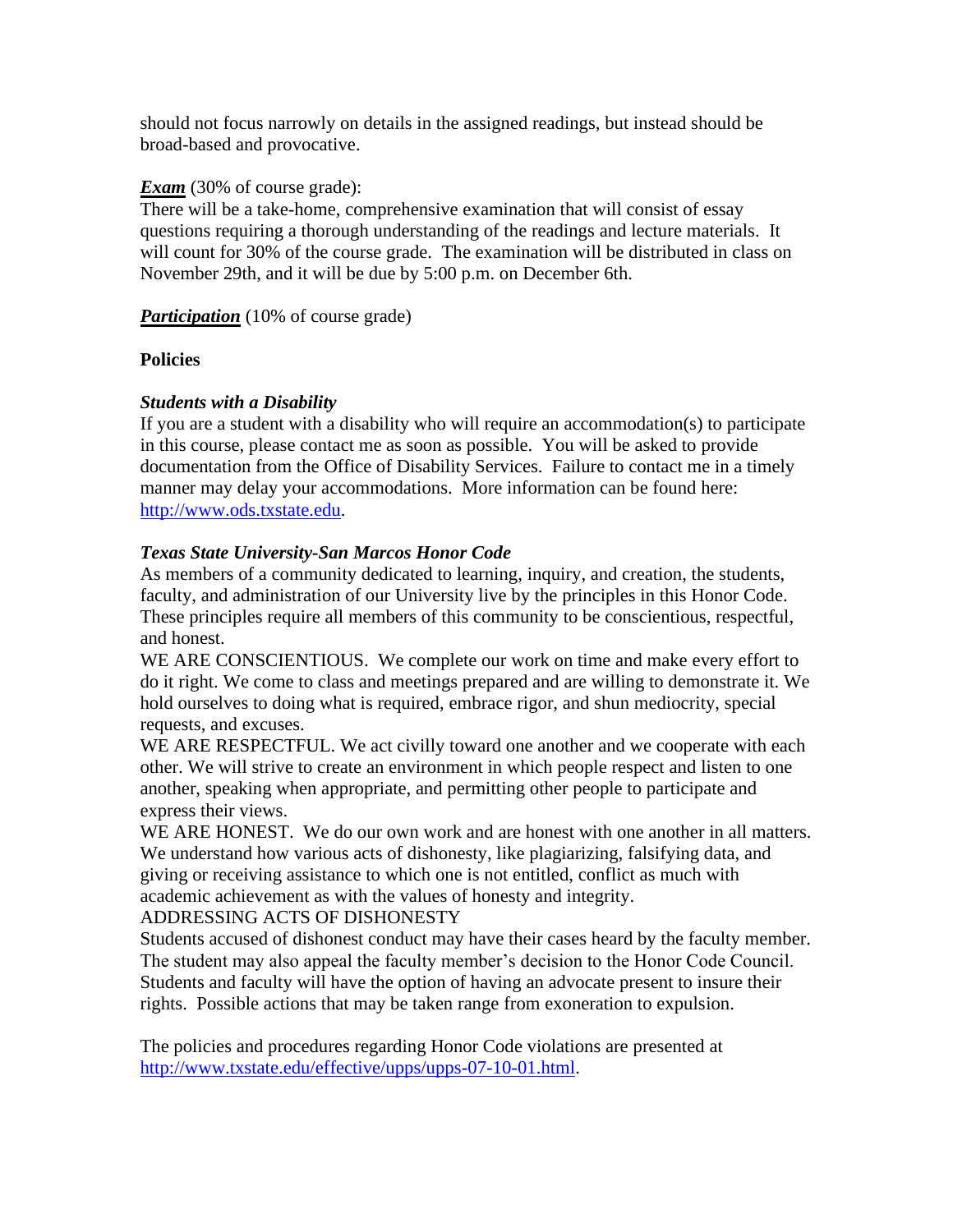# **Schedule and Required Readings**

| August 30    | <b>Introduction</b><br>(1) Lawrence Friedman's <i>Impact</i> , Chapters 1-2.<br>(2) William Stuntz's "The Rise and Fall of Crime, the Fall and<br>Rise of Criminal Punishment," in The Collapse of American<br>Criminal Justice, 2011.<br>(3) David Garland's "The Limits of the Sovereign State," The<br>British Journal of Criminology, 1996.                                                                                                                                                                                                                                                                                                                             |
|--------------|-----------------------------------------------------------------------------------------------------------------------------------------------------------------------------------------------------------------------------------------------------------------------------------------------------------------------------------------------------------------------------------------------------------------------------------------------------------------------------------------------------------------------------------------------------------------------------------------------------------------------------------------------------------------------------|
| September 6  | <b>What is Law and Behavioral Science?</b><br>(1) Jack Gibbs' "Definitions of Law and Empirical Questions,"<br>Law and Society Review, 1968.<br>(2) Richard Abel's "Law and Society," Annual Review of Law<br>and Social Science, 2010.<br>(3) Lawrence Friedman's "Coming of Age: Law and Society<br>Enters an Exclusive Club," Annual Review of Law and Social<br>Science, 2005.<br>(4) William Chambliss' "A Sociological Analysis of the Law of<br>Vagrancy," Social Problems, 1964.<br>(5) John Monahan and Laurens Walker's "Twenty-Five Years of<br>Social Science in Law," Law and Human Behavior, 2011.                                                            |
| September 13 | Legitimacy, Law, and the Shadow of Law<br>(1) Lawrence Friedman's <i>Impact</i> , Chapters 3-4, 7-9.<br>(2) Jonathan Jackson et al.'s "Why Do People Comply with the<br>Law?" British Journal of Criminology, 2012.<br>(3) Tom Tyler and Jonathan Jackson's "Popular Legitimacy and<br>the Exercise of Legal Authority," Psychology, Public Policy, and<br>Law, 2014.<br>(4) Robert Ellickson's "Of Coase and Cattle," Stanford Law<br>Review, 1986.<br>(5) Robert Mnookin and Lewis Kornhauser's "Bargaining in the<br>Shadow of the Law," The Yale Law Journal, 1979.<br>(6) Stephanos Bibas' "Plea Bargaining outside the Shadow of<br>Trial," Harvard Law Review, 2004. |
| September 20 | <b>Deterrence – Sean Roche for Part of Class</b><br>(1) Lawrence Friedman's <i>Impact</i> , Chapters 5-6.<br>(2) Thomas Baker and Alex Piquero's "Assessing the Perceived<br>Benefits-Criminal Offending Relationship," Journal of Criminal<br>Justice, 2010.<br>(3) Daniel Nagin and Greg Pogarsky's "Integrating Celerity,<br>Impulsivity, and Extralegal Sanction Threats into a Model of<br>General Deterrence," Criminology, 2001.<br>(4) Greg Pogarsky et al.'s "Heuristics and Biases, Rational<br>Choice, and Sanction Perceptions," Criminology, 2017.                                                                                                             |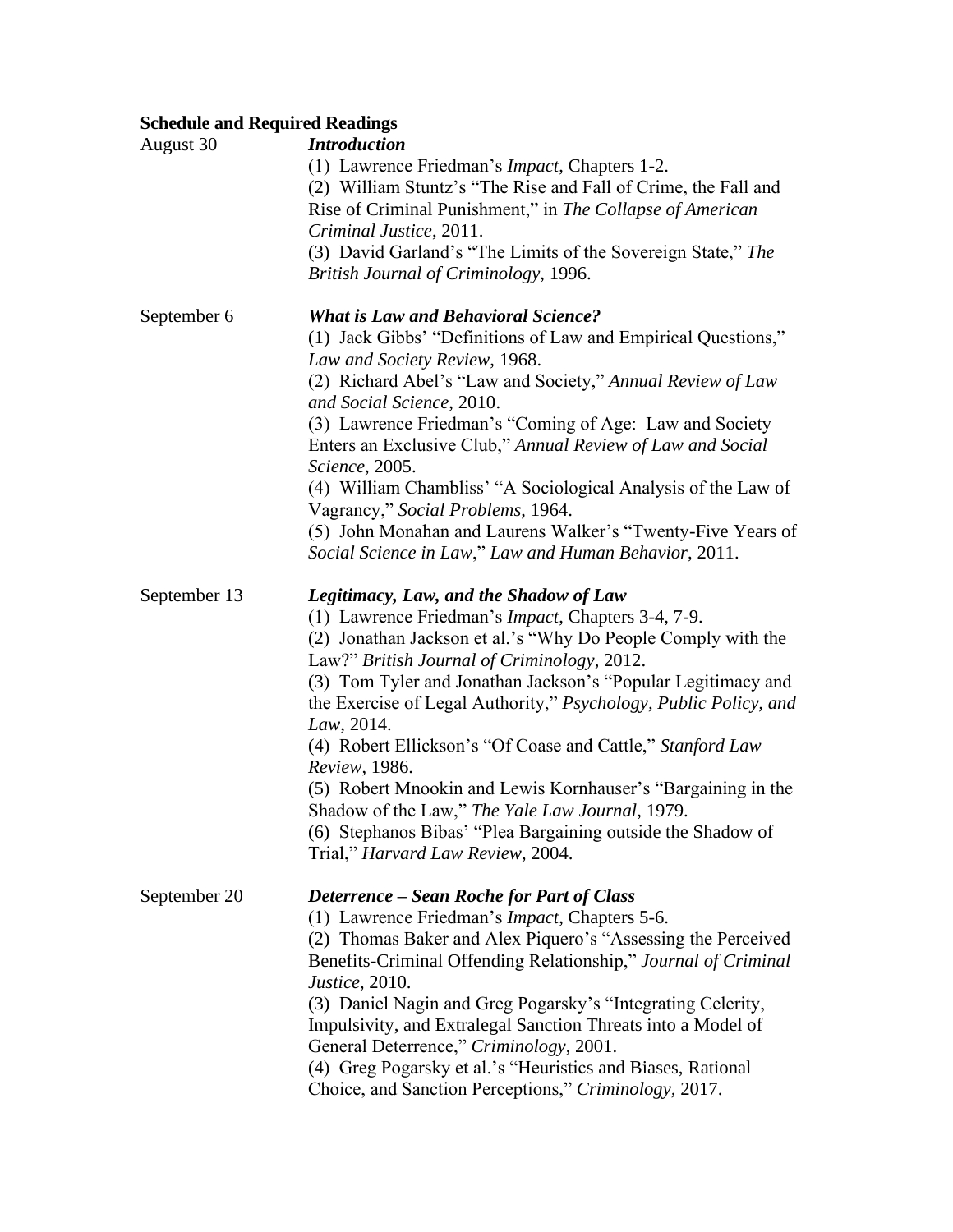|              | (5) Greg Pogarsky et al.'s "Offender Decision-Making in<br>Criminology," Annual Review of Criminology, 2018.<br>(6) Robert Svensson's "An Examination of the Interaction<br>Between Morality and Deterrence in Offending," Crime and<br>Delinquency, 2013.                                                                                                                                                                                                                                                                                                                                                                                                                                                                                                                                                                                                                               |
|--------------|------------------------------------------------------------------------------------------------------------------------------------------------------------------------------------------------------------------------------------------------------------------------------------------------------------------------------------------------------------------------------------------------------------------------------------------------------------------------------------------------------------------------------------------------------------------------------------------------------------------------------------------------------------------------------------------------------------------------------------------------------------------------------------------------------------------------------------------------------------------------------------------|
| September 27 | <b>Deterrence Applications</b><br>(1) Mark Stafford's "Deterrence and Imprisonment," in Hayden<br>Griffin and Vanessa Woodward's (eds.) Routledge Handbook of<br>Corrections in the United States, 2018.<br>(2) Kenneth Land et al.'s "The Short-Term Effects of Executions<br>on Homicides," Criminology, 2009.<br>(3) Christopher Seeds' "Disaggregating LWOP: Life Without<br>Parole, Capital Punishment, and Mass Incarceration in Florida,<br>1972-1995," Law and Society Review, 2018.<br>(4) Aaron Chalfin et al.'s "What Do Panel Studies Tell Us About a<br>Deterrent Effect of Capital Punishment? A Critique of the<br>Literature," Journal of Quantitative Criminology, 2013.                                                                                                                                                                                                |
| October 4    | <b>First Paper Due</b>                                                                                                                                                                                                                                                                                                                                                                                                                                                                                                                                                                                                                                                                                                                                                                                                                                                                   |
| October 4    | <b>Sentencing</b><br>(1) Ben Feldmeyer and Jeffery Ulmer's "Racial/Ethnic Threat and<br>Federal Sentencing," Journal of Research in Crime and<br>Delinquency, 2011.<br>(2) Amy Stauffer et al.'s "The Interaction Between Victim Race<br>and Gender on Sentencing Outcomes in Capital Murder Trials,"<br>Homicide Studies, 2006.<br>(3) Michael Tonry's "The Mostly Unintended Effects of<br>Mandatory Penalties," Crime and Justice, 2009.<br>(4) Jeffery Ulmer et al.'s "Prosecutorial Discretion and the<br>Imposition of Mandatory Minimum Sentences, Journal of<br>Research in Crime and Delinquency, 2007.<br>(5) Jeffrey Nowacki's "Federal Sentencing Guidelines and United<br>States v. Booker," Criminal Justice Policy Review, 2018.<br>(6) Alen Beck and Alfred Blumstein's "Racial Disproportionality<br>in U.S. State Prisons," Journal of Quantitative Criminology, 2017. |
| October 11   | <b>Prisoner Reentry</b><br>(1) Daniel Mears et al.'s "Prison Visitation and Recidivism,"<br>Justice Quarterly, 2011.<br>(2) Charis Kubrin and Eric Stewart's "Predicting Who<br>Reoffends," Criminology, 2006.<br>(3) Pamela Lattimore and Danielle Steffey's "Prisoner Reentry in<br>the First Decade of the Twenty-First Century," Victims and<br>Offenders, 2010.                                                                                                                                                                                                                                                                                                                                                                                                                                                                                                                     |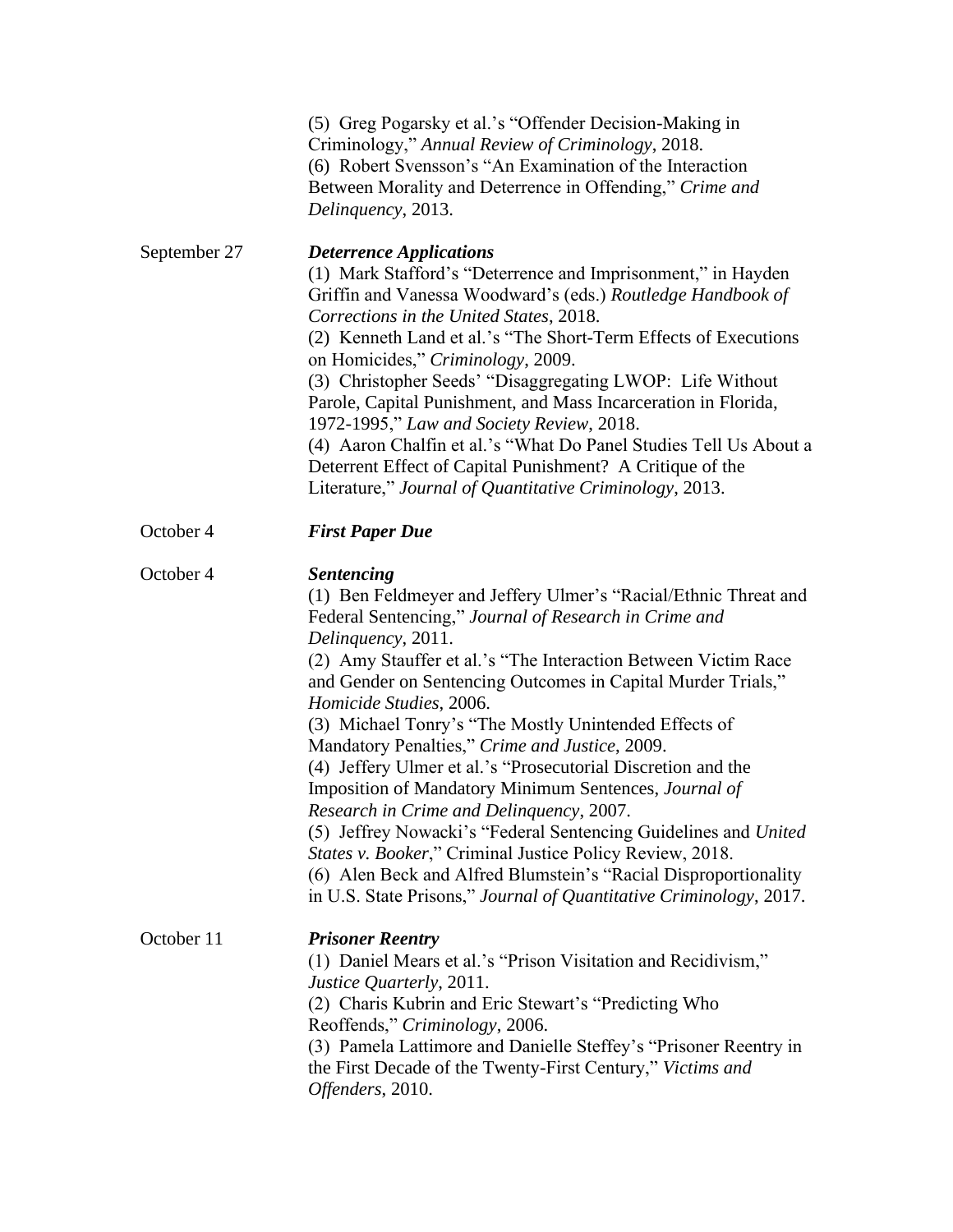|            | (4) Daniel Nagin et al.'s "Imprisonment and Reoffending," Crime<br>and Justice, 2009.                                                                                                                                                                                                                                                                                                                                                                                                                                                                                                                                                                                                                                                                                                                         |
|------------|---------------------------------------------------------------------------------------------------------------------------------------------------------------------------------------------------------------------------------------------------------------------------------------------------------------------------------------------------------------------------------------------------------------------------------------------------------------------------------------------------------------------------------------------------------------------------------------------------------------------------------------------------------------------------------------------------------------------------------------------------------------------------------------------------------------|
| October 18 | Sex Crimes/Sex Offenders - Donna Vandiver for Part of Class<br>(1) Daniel Mears et al.'s "Sex Crimes, Children, and<br>Pornography," Crime and Delinquency, 2008.<br>(2) Christina Mancini et al.'s "It Varies from State to State,"<br>Criminal Justice Policy Review, 2011.<br>(3) Christina Mancini et al.'s "Sex Offender Residence Restriction<br>Laws," Journal of Criminal Justice, 2010.<br>(4) Timothy Fortney et al.'s "Myths and Factors about Sexual<br>Offenders," Sexual Offender Treatment, 2007.<br>(5) Amy Anderson and Lisa Sample's "Public Awareness and<br>Action Resulting from Sex Offender Community Notification<br>Laws," Criminal Justice Policy Review, 2008.                                                                                                                     |
| October 25 | Risk/Dangerousness and the Law<br>(1) Richard Berk et al.'s "Forecasting Murder within a Population<br>of Probationers and Parolees," Journal of the Royal Statistical<br>Association, 2009.<br>(2) Robert Prentky et al.'s "Sexually Violent Predators in the<br>Courtroom," Psychology, Public Policy, and Law, 2006.<br>(3) Lisa Sample and Timothy Bray's "Are Sex Offenders<br>Dangerous?" Criminology and Public Policy, 2003.<br>(4) Jennifer Skeem and John Monahan's "Current Directions in<br>Violence Risk Assessment," Current Directions in Psychological<br>Science, 2011.<br>(5) Min Yang et al.'s "The Efficacy of Violence Prediction,"<br>Psychological Bulletin, 2010.<br>(6) Marnie Rice and Grant Harris's "Violent Recidivism," Journal<br>of Consulting and Clinical Psychology, 1995. |
| November 1 | Juries - Angela Jones for Part of Class<br>(1) Dennis Devine et al.'s "Jury Decision Making," Psychology<br>Public Policy, and Law, 2001.<br>(2) Shari Diamond and Mary Rose's "Real Juries," Annual Review<br>of Law and Social Science, 2005.<br>(3) Angela Jones et al.'s "Comparing the Effectiveness of<br>Henderson Instructions and Expert Testimony," Journal of<br>Experimental Criminology, 2017.<br>(4) Nancy Pennington and Reid Hastie's "Explaining the<br>Evidence," Journal of Personality and Social Psychology, 1992.<br>(5) Dennis Devine and David Caughlin's "Do They Matter?"<br>Psychology, Public Policy, and Law, 2014.                                                                                                                                                              |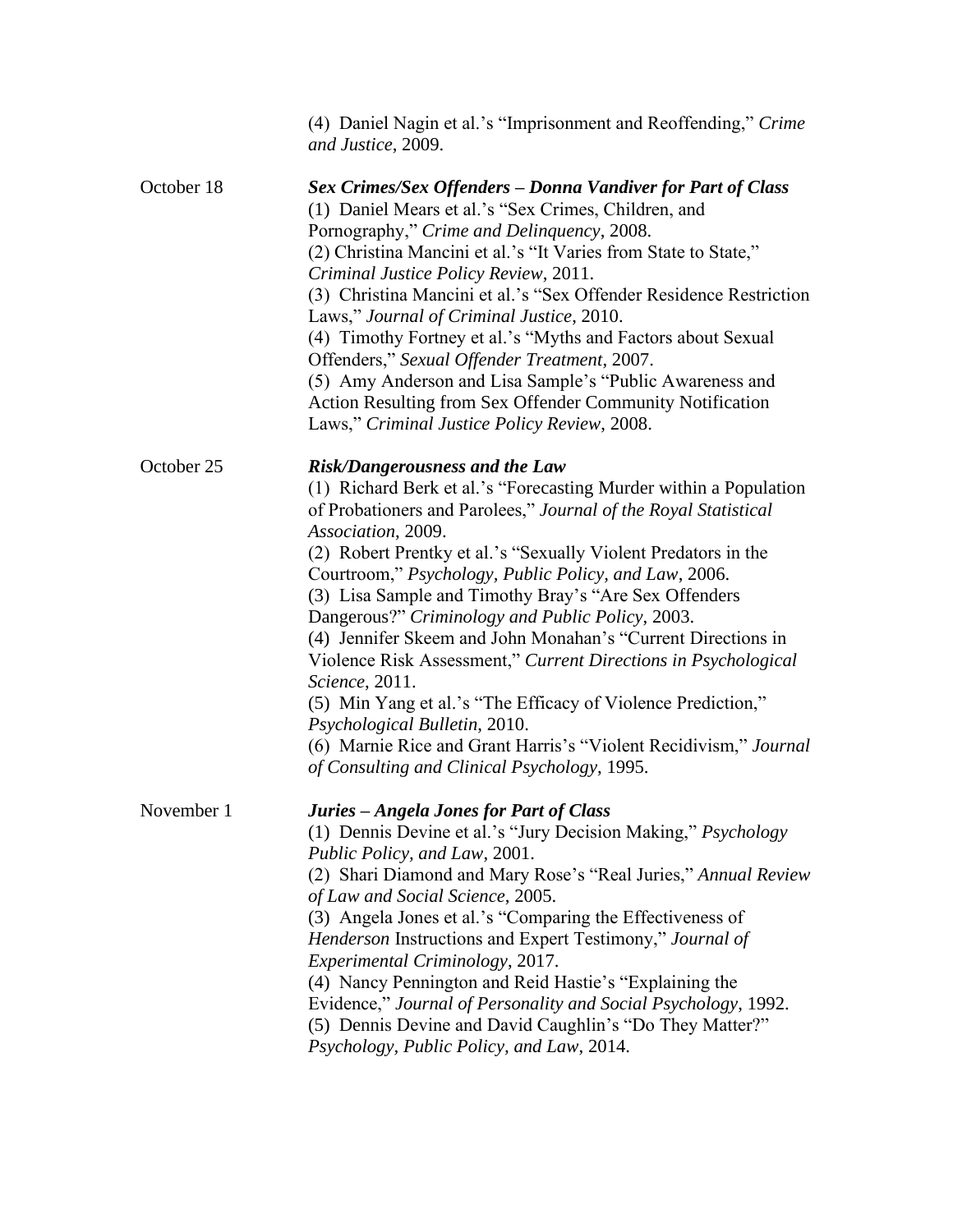| November 8  | <b>Eyewitness Identification and Confessions</b><br>(1) Melissa Boyce et al.'s "Investigating Investigators," Law and<br>Human Behavior, 2008.<br>(2) Saul Kassin's "The Psychology of Confessions," Annual<br>Review of Law and Social Science, 2008.<br>(3) Amy-May Leach et al.'s "Lineups and Eyewitness<br>Identification," Annual Review of Law and Social Science, 2009.<br>(4) R.C.L. Lindsay et al.'s "How Variations in Distance Affect<br>Eyewitness Reports and Identification Accuracy," Law and Human<br>Behavior, 2008.<br>(5) Evelyn Maeder and Logan Ewanation's "What Makes Race<br>Salient?" Criminal Justice and Behavior, 2018.                                                                                                                                                                                                                         |
|-------------|------------------------------------------------------------------------------------------------------------------------------------------------------------------------------------------------------------------------------------------------------------------------------------------------------------------------------------------------------------------------------------------------------------------------------------------------------------------------------------------------------------------------------------------------------------------------------------------------------------------------------------------------------------------------------------------------------------------------------------------------------------------------------------------------------------------------------------------------------------------------------|
| November 15 | <b>Meetings of the American Society of Criminology</b>                                                                                                                                                                                                                                                                                                                                                                                                                                                                                                                                                                                                                                                                                                                                                                                                                       |
| November 22 | <b>Thanksgiving</b>                                                                                                                                                                                                                                                                                                                                                                                                                                                                                                                                                                                                                                                                                                                                                                                                                                                          |
| November 29 | <b>Second Paper Due</b>                                                                                                                                                                                                                                                                                                                                                                                                                                                                                                                                                                                                                                                                                                                                                                                                                                                      |
| November 29 | <b>Take-Home Exam Distributed</b>                                                                                                                                                                                                                                                                                                                                                                                                                                                                                                                                                                                                                                                                                                                                                                                                                                            |
| November 29 | <b>Guns and the Law</b><br>(1) Anthony Braga et al.'s "The Illegal Supply of Firearms,"<br>Crime and Justice, 2002.<br>(2) Christopher Koper and Evan Mayo-Wilson's "Police"<br>Crackdowns on Illegal Gun Carrying," Journal of Experimental<br>Criminology, 2006.<br>(3) Matthew Makarios and Travis Pratt's "The Effectiveness of<br>Policies and Programs to Reduce Firearm Violence," Crime and<br>Delinquency, 2012.<br>(4) Philip Cook and John Donahue's "Saving Lives by Regulating<br>Guns," Science, 2017.<br>(5) Andrew Leigh and Christine Neill's "Do Gun Buybacks Save<br>Lives?" American Law and Economics Review, 2010.<br>(6) April Zeoli et al.'s "Analysis of the Strength of Legal Firearms<br>Restrictions for Perpetrators of Domestic Violence and their<br>Associations with Intimate Partner Homicide," American Journal<br>of Epidemiology, 2018. |
| December 6  | <b>Conclusions</b><br>(1) Jeffrey Martin's "A Reasonable Balance of Law and<br>Sentiment," Law and Society Review, 2007.<br>(2) Robert Scott's "The Limits of Behavioral Theories of Law and<br>Social Norms," Virginia Law Review, 2003.                                                                                                                                                                                                                                                                                                                                                                                                                                                                                                                                                                                                                                    |
| December 6  | Take-Home Exam Due by 5:00 p.m.                                                                                                                                                                                                                                                                                                                                                                                                                                                                                                                                                                                                                                                                                                                                                                                                                                              |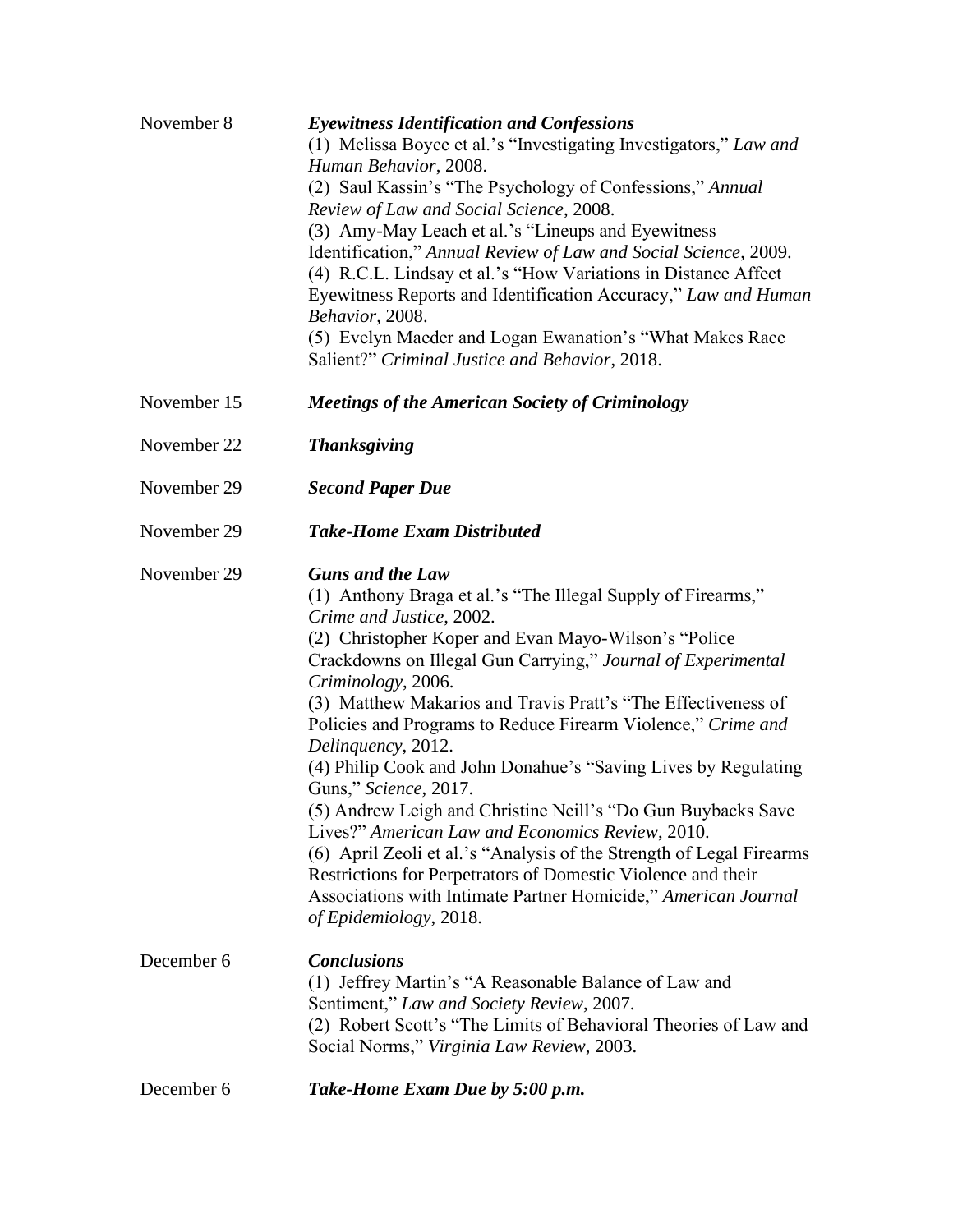#### **Illustrative Paper Topics**

To what extent have drug-control policies worked in the U.S.? To what extent do police officers use racial profiling? Should the juvenile justice system be abolished? Is there much systematic evidence for the widely-held belief that juveniles can be more easily rehabilitated then adults? How effective is intensive probation in reducing recidivism? To what extent do sobriety checkpoints prevent driving under the influence? Should there be mandatory prosecution for domestic violence? Which law enforcement techniques are most likely to elicit false confessions? What are the unintended consequences of mandatory punishments? Should there be fewer long-term restrictions on ex-felons? What impacts the functioning of juries? How accurately can we predict the dangerousness of offenders? What are some of the most important collateral consequences of imprisonment? Do tough sentences reduce crime? Should polygraph evidence be admissible in court? Does registration of sex offenders make children safer? Do prisoner reentry programs reduce recidivism? Is there any systematic evidence that specialty courts, such as drug, DWI, mental health, and veteran courts, increase public safety? Are poor defendants in the U.S. given adequate legal counsel and a fair trial?